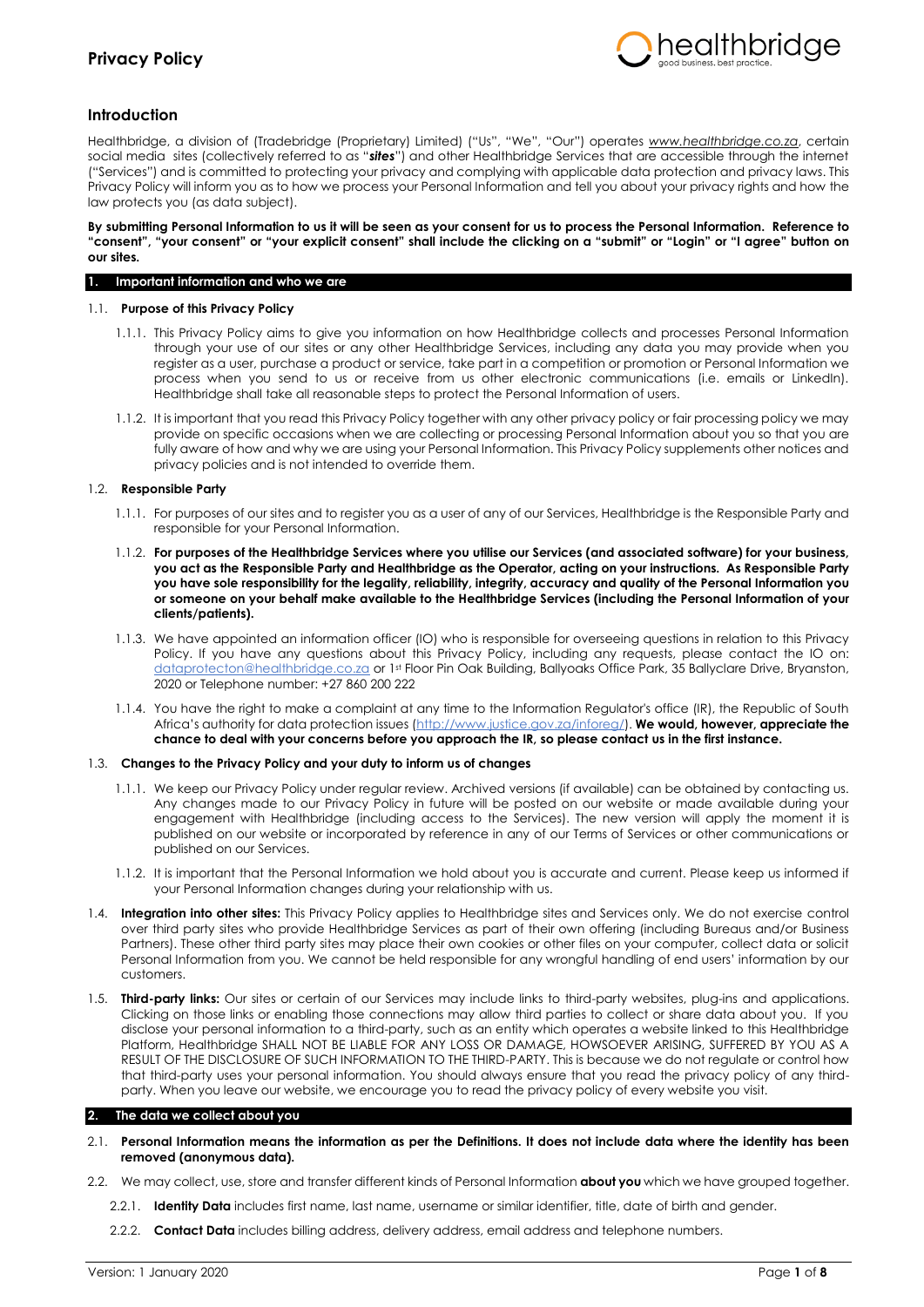

- 2.2.3. **Financial Data** includes payment card details.
- 2.2.4. **Transaction Data** includes details about payments to and from you and other details of Goods and services you have purchased from us.
- 2.2.5. **Technical Data** includes internet protocol (IP) address, your login data, browser type and version, time zone setting and location, browser plug-in types and versions, operating system and platform, and other technology on the devices you use to access this website.
- 2.2.6. **Profile Data** includes your username and password, purchases or orders made by you, your interests, preferences, feedback and survey responses.
- 2.2.7. **Usage Data** includes information about how you use our website, products and Services. This information shall include the full Uniform Resource Locators (URL) Clickstream to, through and from our website (including the date and time) and the services you viewed or searched for, page response times, download errors, length of visits to certain pages, page interaction information (such as scrolling, clicks, and mouse-overs) and methods used to browse away from the page and any phone number used to call our customer service number, service transaction instructions from and to you via our APIs.
- 2.2.8. **Marketing and Communications Data** includes your preferences in receiving marketing from us and our third parties and your communication preferences.
- 2.3. We also collect, use and share **Aggregated Data** and pattern data such as (but not limited to) statistical or demographic data or service and/or goods transactional data for any purpose ("Pattern Data"). Aggregated Data or Pattern Data could be derived from your Personal Information but is not considered Personal Information in law as this data will **not** directly or indirectly reveal your (the data subject's) identity. For example, we may aggregate your Usage Data to calculate the percentage of users accessing a specific website feature or executing a specific transaction type. However, if we combine or connect Aggregated Data or Pattern Data with your Personal Information so that it can directly or indirectly identify you, we will treat the combined data as Personal Information which will be used in accordance with this privacy policy.
- 2.4. You may choose to provide additional Personal Information to us, in which event you agree to provide accurate and current information, and not to impersonate or misrepresent any person or entity or falsely state or otherwise misrepresent your affiliation with anyone or anything.
- 2.5. We do not collect any **Special Personal Information about you**. Where Special Information is made available by you or on your behalf by any third party through our Services, you will have to indicate to us that it is Special Personal Information, which we will manage as per the Data Protection Laws.
- 2.6. **Submission of Personal Information on behalf of another**: **If you provide information on behalf of someone else (including but not limited to patient data / clinical data), then it is your responsibility to obtain the necessary consent from the person before making the Personal Information available to us. On receipt of the Personal Information, we assume that the necessary consent has been obtained and will process the Personal Information as per your instructions and in accordance with this Privacy Policy. By submitting such Personal Information on behalf of another person, you indemnify us against any third-party claim, where such third-party claim relates to Personal Information that has been processed without the necessary consent or other available exception allowed by law.**
- 2.7. **If you fail to provide Personal Information: Where we need to collect Personal Information by law, or under the terms of a contract we have with you, and you fail to provide that data when requested, we may not be able to perform the contract we have or are trying to enter into with you (for example, to provide you with services (including services for no charge)). In this case, we may have to cancel a service you have with us, but we will notify you if this is the case at the time.**

#### **3. How is Personal Information collected?**

We use different methods to collect data from and about you including through:

- 3.1. **Direct interactions**. You may give Healthbridge your Identity and Contact Data by filling in forms or by corresponding with us by phone, email or otherwise. This includes Personal Information you provide when you register for our Services;
	- 3.1.1. create an account online / register with us;
	- 3.1.2. subscribe to our service, i.e. newsletters (where applicable);
	- 3.1.3. request marketing to be sent to you;
	- 3.1.4. enter a competition, promotion or survey; or
	- 3.1.5. give us feedback or contact us.
- 3.2. **Automated technologies or interactions**. As you (including your Authorised Users of our Services) interact with our Services or website, we will automatically collect Technical Data about your equipment, browsing actions, patterns and device. We collect this Personal Information by using cookies (see section 4) below), server logs and other similar technologies. We may also receive Technical Data about you if you visit other websites employing our cookies.
- 3.3. **Third parties or publicly available sources**. We will receive Personal Information about you from various third parties and public sources as set out below:
	- 3.3.1. Technical Data from the following parties:
		- 3.3.1.1. analytics providers such as Google ("How Google uses information from sites or apps that use our services", (located at *<https://policies.google.com/technologies/partner-sites>*)
		- 3.3.1.2. advertising networks; and
		- 3.3.1.3. search information providers.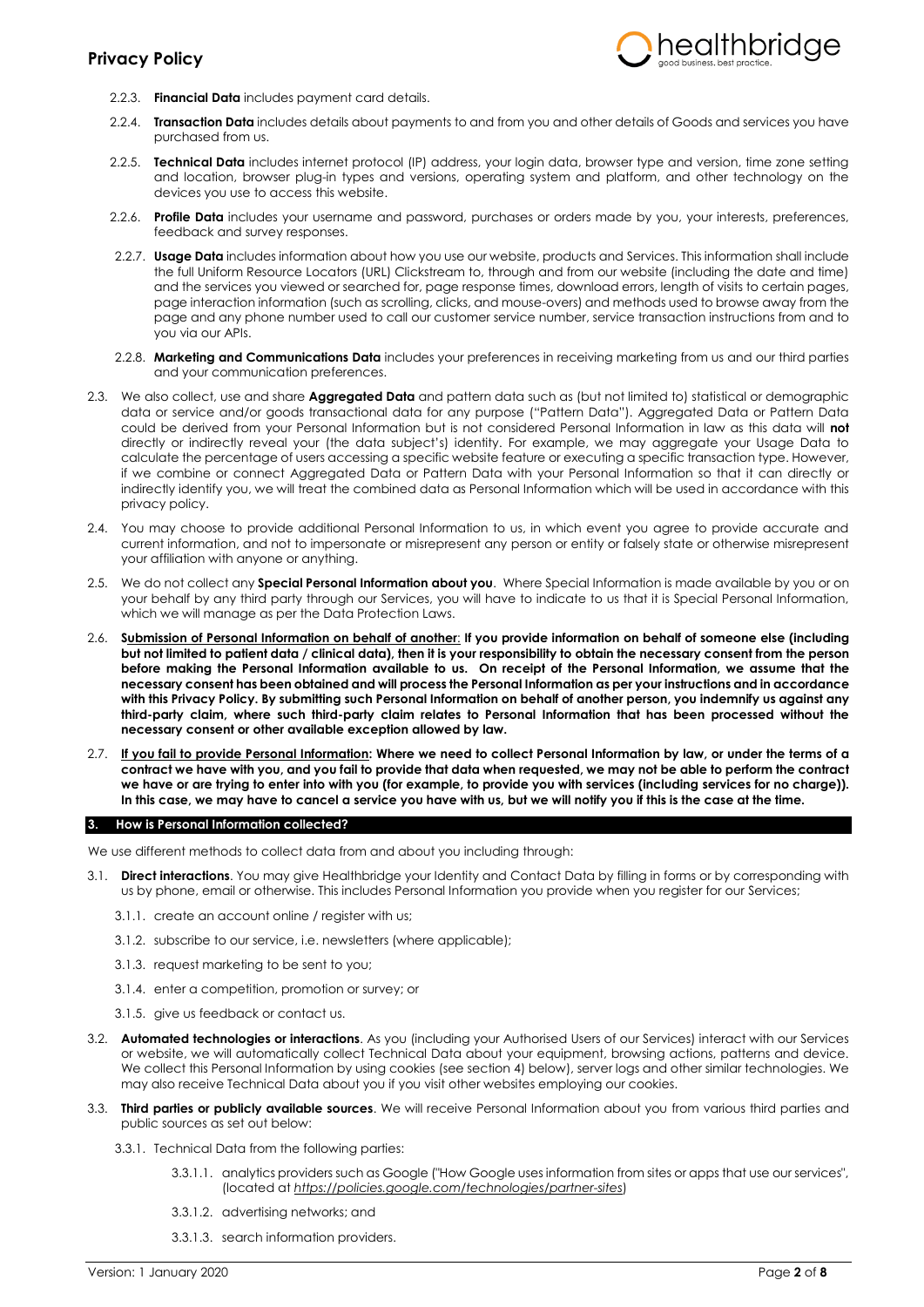

- 3.3.2. Contact, Financial and Transaction Data from providers of technical, payment and delivery services;
- 3.3.3. Technical and Transactional Data from third party service providers that provide a service or product to you, subject to your consent to us to collect the information.
- 3.3.4. Identity and Contact Data from data brokers or aggregators.
- 3.3.5. Identity and Contact Data from publicly available sources such as CIPC.

### **4. Cookies**

- 4.1. Our website makes use of cookies to help us understand our users better. Cookies are small pieces of information sent by an organisation to your computer and stored on your hard drive to allow that website to recognise you when you visit. Cookies do not harm your computer or any files on your computer. Depending on the type of cookie we use, cookies also allow us to make our websites more user friendly.
- 4.2. Healthbridge may use third party vendors, including but not limited to Google and MSN/ Bing to show Healthbridge-related ads on sites on the internet. Third party vendors use cookies to serve ads based on a user's prior visits to Our sites or other websites. Users may opt-out of Google's use of cookies by visiting the Google Advertising Settings Page or the Network Advertising Initiative's opt-out page for other third-party vendors' use of cookies.
- 4.3. You should be able to adjust your browser so that your computer does not accept cookies. If you do this, you will still be able to browse the website but the functions that allow you to access an existing account or page that requires a username or password will not be available.
- 4.4. You can, alternatively, adjust your browser to notify you when a website attempts to put a cookie on your computer. How you adjust your browser to stop it accepting, or to notify you of, cookies will depend on the type of internet browser programme your computer uses.
- 4.5. Please remember, cookies do not contain Identity, Contacts or Financial Information. We do not exchange cookies with any third-party websites or external data suppliers.

### **5. How we use your Personal Information**

- 5.1. We will not sell your Personal Information.
- 5.2. We will only use Personal Information within the framework of the law. Most commonly, we will use Personal Information in the following circumstances:
	- 5.2.1. Where you have given us your consent; or
	- 5.2.2. Where we need to perform the contract, we are about to enter into or have entered into with you; or
	- 5.2.3. Where it is necessary for our legitimate interests (or those of a third party) and your interests and fundamental rights do not override those interests; or
	- 5.2.4. Where we need to comply with a legal obligation.
- 5.3. You have the right to withdraw consent to marketing at any time by contacting us or using such automated facilities made available by us.

#### 5.4. **Purposes for which we will use Personal Information**

- 5.4.1. We have set out below, in a table format, a description of all the ways we plan to use Personal Information, and which of the legal bases we rely on to do so. We have also identified what our legitimate interests are where appropriate.
- 5.4.2. Note that we may process Personal Information for more than one lawful ground depending on the specific purpose for which we are using the data. Please contact us if you need details about the specific legal ground, we are relying on to process your Personal Information where more than one ground has been set out in the table below.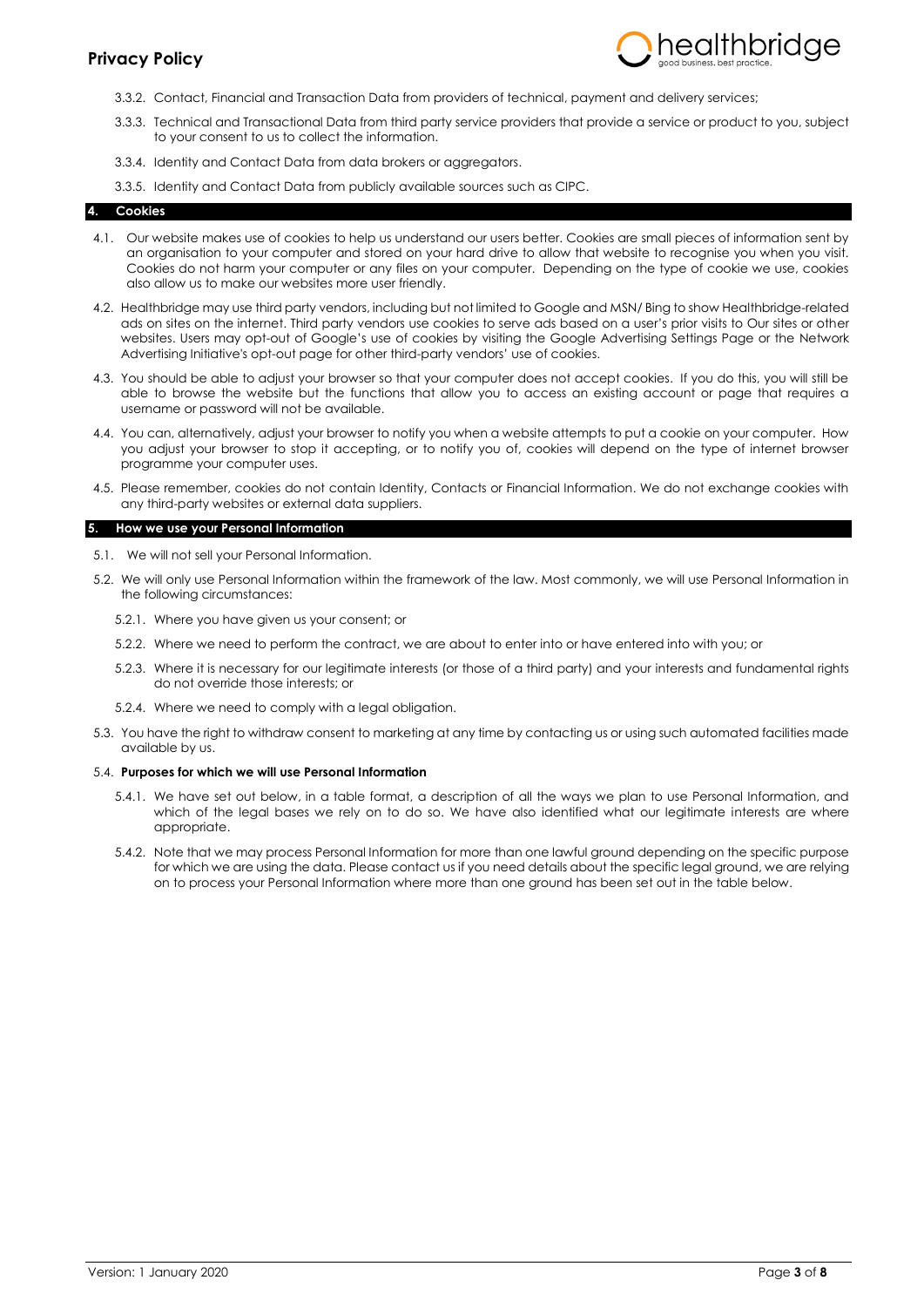

| <b>Purpose/Activity</b>                                                                                                                                                                                    | Type of data                                                                                            | Lawful basis for processing including<br>basis of legitimate interest                                                                                                                                                                                                                                                                       |
|------------------------------------------------------------------------------------------------------------------------------------------------------------------------------------------------------------|---------------------------------------------------------------------------------------------------------|---------------------------------------------------------------------------------------------------------------------------------------------------------------------------------------------------------------------------------------------------------------------------------------------------------------------------------------------|
| To register you as a new customer                                                                                                                                                                          | (a) Identity, (b) Contact                                                                               | Performance of a contract with you<br>(you can only acquire services if you<br>register)                                                                                                                                                                                                                                                    |
| To process your order including:<br>(a) Manage payments, fees and<br>charges<br>(b) Collect and recover money owed<br>to us                                                                                | (a) Identity, (b) Contact, (c) Financial,<br>(d) Transaction, (e) Marketing and<br>Communications       | (a) Performance of a contract with<br>you<br>(b) Necessary for our legitimate<br>interests (to recover debts due to us)<br><b>TAKE NOTE: we do not store Financial</b><br>Information - card details. We use third<br>party service provider(s) to execute<br>transactions where you use your card.<br>You should read their privacy policy |
| To manage our relationship with you<br>which will include:<br>(a) Notifying you about changes to our<br>terms or privacy policy<br>(b) Asking you to leave a review or<br>take a survey                    | (a) Identity, (b) Contact, (c) Profile<br>(d) Marketing and Communications                              | (a) Performance of a contract with<br><b>YOU</b><br>(b) Necessary to comply with a legal<br>obligation<br>(c) Necessary for our legitimate<br>interests (to keep our records updated<br>and to study how customers use our<br>Services)                                                                                                     |
| To enable you to partake in a prize<br>draw, competition, promotion or<br>complete a survey                                                                                                                | (a) Identity, (b) Contact, (c) Profile<br>(d) Usage, (e) Marketing and<br>Communications                | (a) Performance of a contract with<br>you,<br>(b) You consent by submitting your<br>information to us, specifically for<br>competitions and promotions<br>(c) Necessary for our legitimate<br>interests (to study how customers use<br>our Services, to develop them and<br>grow our business)                                              |
| To administer and protect our business,<br>website and other electronic platforms<br>(including troubleshooting, data<br>analysis, testing, system maintenance,<br>support, reporting and hosting of data) | (a) Identity, (b) Contact, (c) Technical                                                                | (a) Necessary for our legitimate<br>interests (for running our business,<br>provision of administration and IT<br>services, network security, to prevent<br>fraud and in the context of a business<br>reorganisation or group restructuring<br>exercise)<br>(b) Necessary to comply with a legal<br>obligation                              |
| To deliver relevant website content<br>and advertisements to you and<br>measure or understand the<br>effectiveness of the advertising we<br>serve to you                                                   | (a) Identity, (b) Contact, (c) Profile<br>(d) Usage, (e) Marketing and<br>Communications, (f) Technical | Necessary for our legitimate interests<br>(to study how customers use our<br>Services, to develop them, to grow our<br>business and to inform our marketing<br>strategy)                                                                                                                                                                    |
| To use data analytics to improve our<br>website, Services, marketing, customer<br>relationships and experiences                                                                                            | (a) Technical, (b) Usage                                                                                | Necessary for our legitimate interests<br>(to define types of customers for our<br>Services, to keep our website updated<br>and relevant, to develop our business<br>and to inform our marketing strategy)                                                                                                                                  |
| To make suggestions and<br>recommendations to you about<br>services that may be of interest to you                                                                                                         | (a) Identity, (b) Contact, (c) Technical,<br>(d) Usage, (e) Profile<br>(f) Marketing and Communications | Necessary for our legitimate interests<br>(to develop our Services and grow our<br>business)                                                                                                                                                                                                                                                |

<sup>5.5.</sup> **Marketing:** We strive to provide you with choices regarding certain Personal Information uses, particularly around marketing and advertising.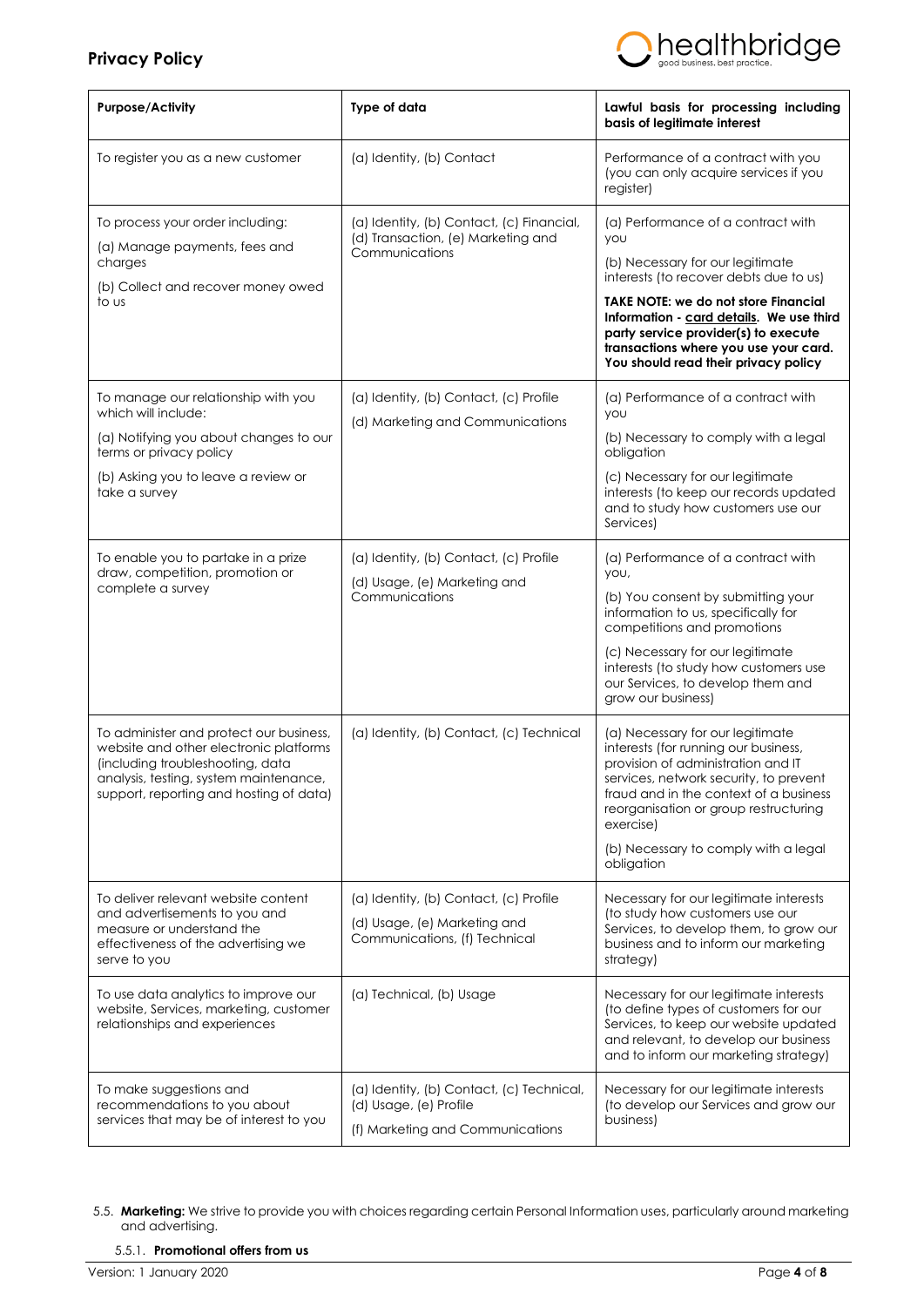

- 5.5.1.1. Once you have acquired any of our Services including accessing our websites, you will be seen as a customer of Healthbridge.
- 5.5.1.2. As a customer we may use your Identity, Contact, Technical, Usage and Profile Data to form a view on what we think you may want or need, or what may be of interest to you. This is how we decide which products and offers may be relevant for you (we call this marketing).
- 5.5.1.3. As a customer you will receive marketing communications from us if you have not opted out of receiving that marketing.
- 5.5.1.4. As a potential customer you may also receive certain information about Healthbridge and its Services/products, however you will always have the option to unsubscribe to said communications (see par. 5.5.3 below).

## 5.5.2. **Third-party marketing**

- 5.5.2.1. We will get your express opt-in consent before we share your Personal Information with any third party for marketing purposes.
- 5.5.2.2. **TAKE NOTE:** We may provide (without your consent) third party marketing parties/advertisers with anonymous aggregate information (Aggregate Data (see above)) about our users (for example, we may inform them that 500 men aged under 30 have clicked on a specific product or advertisement on any given day). We may also use such aggregate information to help advertisers reach the kind of audience they want to target (for example, women in a specific region). We may make use of the Personal Information we have collected from you to enable us to comply with our advertisers' wishes by displaying their advertisement to that target audience. **IMPORTANT: We do not disclose information about identifiable individuals to our advertisers.**

## 5.5.3. **Opting out**

- 5.5.3.1. You can ask us or third parties to stop sending you marketing messages at any time by logging into the website or unsubscribe on the email communication or by contacting us at any time and requesting to opt-out of our marketing services.
- 5.5.3.2. Where you opt out of receiving these marketing messages, this will not apply to Personal Information provided to us as a result of a service purchase, warranty registration, service experience or other transactions.
- 5.5.3.3. **Cookies:** You can set your browser to refuse all or some browser cookies, or to alert you when websites set or access cookies. If you disable or refuse cookies, please note that some parts of this website may become inaccessible or not function properly.

### 5.5.4. **Change of purpose**

- 5.5.4.1. We will only use your Personal Information for the purposes for which we collected it, unless we reasonably consider that we need to use it for another reason and that reason is compatible with the original purpose. If you wish to get an explanation as to how the processing for the new purpose is compatible with the original purpose, please contact us.
- 5.5.4.2. If we need to use your Personal Information for an unrelated purpose, we will notify you and we will explain the legal basis which allows us to do so.
- 5.5.4.3. Please note that we may process your Personal Information without your knowledge or consent, in compliance with the above rules, where this is required or permitted by law.

#### **6. Disclosures of Personal Information**

- 6.1. We may share Personal Information with the parties set out below for the purposes set out in the table above.
	- 6.1.1. **Internal Third Parties** as set out in the Definitions. Where we share Personal Information to our group (collaborating companies), we ensure your Personal Information is protected by requiring all our collaborating companies to follow this policy when processing your Personal Information.
	- 6.1.2. **External third parties** as set out in the Definitions.
	- 6.1.3. Third parties to whom we may choose to sell, transfer or merge parts of our business or our assets. Alternatively, we may seek to acquire other businesses or merge with them. If a change happens to our business, then the new owners may use your Personal Information in the same way as set out in this Privacy Policy.
- 6.2. We require all third parties to respect the security of your Personal Information and to treat it in accordance with the law. We do not allow our third-party service providers to use your Personal Information for their own purposes and only permit them to process your Personal Information for specified purposes and in accordance with our instructions.

#### **7. International transfers**

- 7.1. Some of our external third parties may be based outside your country so their processing of your Personal Information could involve a transfer of data outside your country.
- 7.2. Whenever we transfer your Personal Information out of your country, we ensure a similar degree of protection is afforded to it by ensuring at least one of the following safeguards is implemented:
	- 7.2.1. We will only transfer your Personal Information to countries that have appropriate data protection and privacy legislation to protect your Personal Information.
	- 7.2.2. Where we use certain service providers, we conclude an agreement with them to confirm that your Personal Information is confidential, they can only process on our instructions and that they should establish and maintain appropriate technological and organisational measures to protect your Personal Information.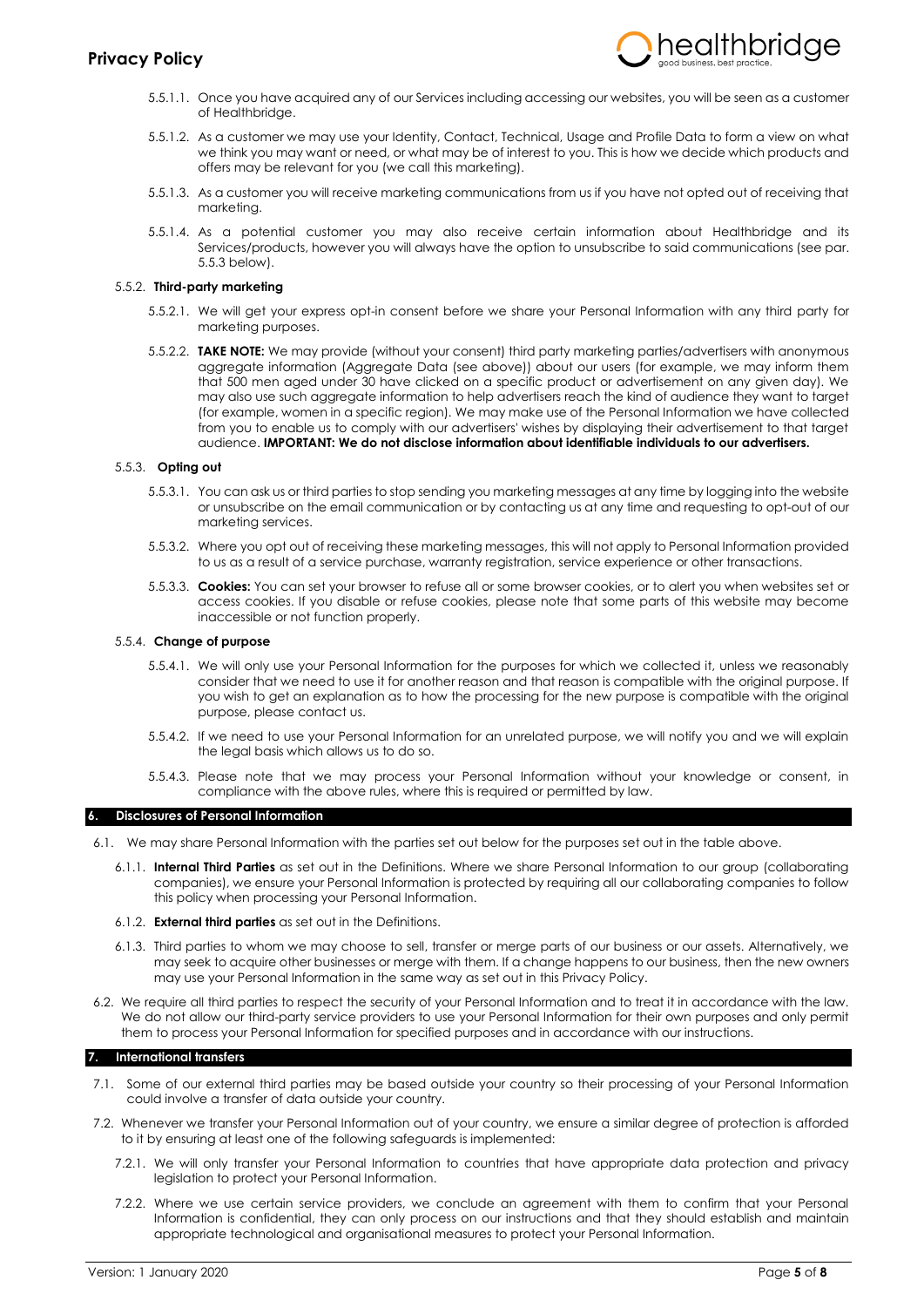

- 7.2.3. Where we use providers based in the US, we may transfer data to them if they are part of the Privacy Shield which requires them to provide protection to Personal Information similar to the principles under the GDPR, which we believe are good principles to ensure compliance.
- 7.3. By submitting your Personal Information to us you consent to the transfer of your Personal Information outside the borders of the Republic of South Africa.

#### **8. Data security**

- 8.1. We have put in place appropriate technological and organisational measures to prevent Personal Information from being accidentally lost, used or accessed in an unauthorised way, altered or disclosed. In addition, we limit access to Personal Information to those employees, agents, contractors and other third parties who have a business need to know. They will only process Personal Information on our instructions, and they are subject to a duty of confidentiality.
- 8.2. We have put in place procedures to deal with any suspected Personal Information breach and will notify you and any applicable regulator of a breach where we are legally required to do so.

#### **9. Data retention**

#### **How long will we use your Personal Information for?**

- 9.1. We will only retain your Personal Information for as long as reasonably necessary to fulfil the purposes we collected it for, including for the purposes of satisfying any legal, regulatory, tax, accounting or reporting requirements. We may retain your Personal Information for a longer period in the event of a complaint or if we reasonably believe there is a prospect of litigation in respect to our relationship with you or any claim as a result of you not obtaining the required consent as per par.2.6 above.
- 9.2. To determine the appropriate retention period for Personal Information, we consider the amount, nature and sensitivity of the Personal Information, the potential risk of harm from unauthorised use or disclosure of your Personal Information, the purposes for which we process your Personal Information and whether we can achieve those purposes through other means, and the applicable legal, regulatory, tax, accounting or other requirements.
- 9.3. By law we have to keep basic information about our customers (including Contact, Identity and Transaction Data) for five years after they cease being customers for tax purposes. Some laws require to retain certain records that may contain Personal Information for longer periods.
- 9.4. In some circumstances you can ask us to delete your data: see *your legal rights* below for further information.
- 9.5. In some circumstances we will anonymise your Personal Information (so that it can no longer be associated with you) for research or statistical purposes, in which case we may use this information indefinitely without further notice to you.

#### **10. Social Media**

- 10.1. Our sites or Services may, in certain circumstances, provide you with social plug-ins from various social media networks. If you choose to interact with a social network such as Facebook or LinkedIn (for example by registering an account or click on the link from our website), your activity on our sites will also be made available to that social network. This is necessary for the performance of your contract with Us which allows you to interact with a social network. If you are logged in on one of these social networks during your visit to one of our websites or are interacting with one of the social plug-ins, the social network might add this information to your respective profile on this network based on your privacy settings. If you would like to prevent this type of information transfer, please log out of your social network account before you enter one of our sites, or change the necessary privacy settings, where possible.
- 10.2.Communication, engagement and actions taken through external social media networks that we participate in are custom to the terms and conditions as well as the privacy policies held with each social media platform respectively.
- 10.3.You are advised to use social media networks wisely and communicate/engage with them with due care and caution in regard to their own privacy policies (if any). **PLEASE NOTE: WE WILL NEVER ASK FOR PERSONAL OR SENSITIVE INFORMATION THROUGH SOCIAL MEDIA NETWORKS AND ENCOURAGE USERS, WISHING TO DISCUSS SENSITIVE DETAILS OR TO RESOLVE ISSUES/CONCERNS, TO CONTACT US THROUGH PRIMARY COMMUNICATION CHANNELS SUCH AS BY TELEPHONE OR EMAIL.**
- 10.4.Our social media network page(s) may share web links to relevant web pages. By default, some social media platforms shorten lengthy URL's. You are advised to exercise caution and due care before clicking on any shortened URL's published on social media platforms by this website. Despite our best efforts to ensure that only genuine URL's are published many social media platforms are prone to spam and hacking and therefore our website and its owners cannot be held liable for any damages or implications caused by visiting any shortened links.

#### **11. Your legal rights**

- 11.1. Under certain circumstances, you have the following rights under data protection laws in relation to your Personal Information:
	- 11.1.1.**Request access** to Personal Information (commonly known as a "data subject access request"). There may be a fee associated with this request – see below. This enables you to receive a copy of the Personal Information we hold about you and to check that we are lawfully processing it.
	- 11.1.2.**Request correction** of the Personal Information that we hold about you. This enables you to have any incomplete or inaccurate data we hold about you corrected, though we may need to verify the accuracy of the new data you provide to us.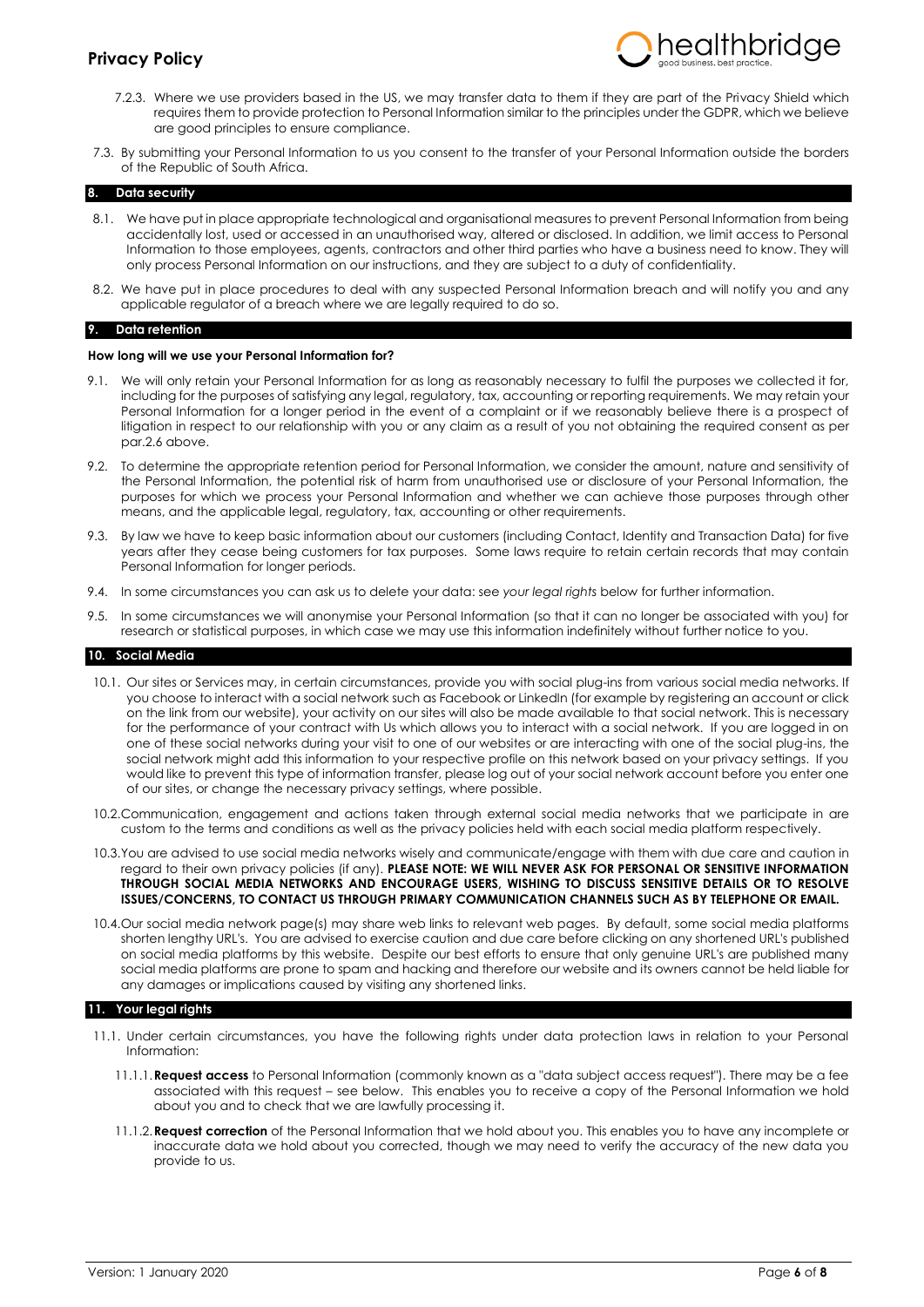

- 11.1.3.**Request erasure** of your Personal Information. This enables you to ask us to delete or remove Personal Information where there is no good reason for us continuing to process it. You also have the right to ask us to delete or remove your Personal Information where you have successfully exercised your right to object to processing (see below), where we may have processed your information unlawfully or where we are required to erase your Personal Information to comply with local law. Note, however, that we may not always be able to comply with your request of erasure for specific legal reasons which will be notified to you, if applicable, at the time of your request. Take Note: Erasure of your Personal Information shall further not limit our rights in terms of Aggregate Data and Pattern Data
- 11.1.4.**Object to processing** of your Personal Information where we are relying on a legitimate interest (or those of a third party) and there is something about your particular situation which makes you want to object to processing on this ground as you feel it impacts on your fundamental rights and freedoms. You also have the right to object where we are processing your Personal Information for direct marketing purposes. In some cases, we may demonstrate that we have compelling legitimate grounds to process your information which override your rights and freedoms.
- 11.1.5.**Request restriction** of processing of your Personal Information. This enables you to ask us to suspend the processing of your Personal Information in the following scenarios:
	- 11.1.5.1.If you want us to establish the data's accuracy.
	- 11.1.5.2.Where our use of the data is unlawful, but you do not want us to erase it.
	- 11.1.5.3.Where you need us to hold the data even if we no longer require it as you need it to establish, exercise or defend legal claims.
	- 11.1.5.4.You have objected to our use of your data, but we need to verify whether we have overriding legitimate grounds to use it.
- 11.1.6.**Request the transfer** of your Personal Information to you or to a third party. We will provide to you, or a third party you have chosen, your Personal Information in a structured, commonly used, machine-readable format. Note that this right only applies to automated information which you initially provided consent for us to use or where we used the information to perform a contract with you. Contact us if you need to transfer your Personal Information.
- 11.1.7.**Withdraw consent** at any time where we are relying on consent to process your Personal Information. However, this will not affect the lawfulness of any processing carried out before you withdraw your consent. If you withdraw your consent, we may not be able to provide certain services to you. We will advise you if this is the case at the time you withdraw your consent.

## 11.2. **If you wish to exercise any of the rights set out above, please contact us at the details mentioned par. 1.1.3 above.**

- 11.3.**Fee required:** Apart from any prescribed fees under any applicable data protection legislation, you will not have to pay a fee to access your Personal Information (or to exercise any of the other rights). However, we may charge a reasonable fee if your request is clearly unfounded, repetitive or excessive. Alternatively, we could refuse to comply with your request in these circumstances.
- 11.4.**What we may need from you:** We may need to request specific information from you to help us confirm your identity and ensure your right to access your Personal Information (or to exercise any of your other rights). This is a security measure to ensure that Personal Information is not disclosed to any person who has no right to receive it. We may also contact you to ask you for further information in relation to your request to speed up our response.
- 11.5.**Time limit to respond:** We try to respond to all legitimate requests within 30 (thirty) days. Occasionally it could take us longer than 30 (thirty) days if your request is particularly complex or you have made a number of requests. In this case, we will notify you and keep you updated.

## **12. Definitions**

- 12.1. **Data Protection Laws** means any and all applicable laws relating to the protection of data or of Personal Information and shall include the Protection of Personal Information as per the POPI Act and General Data Protection Regulations (GDPR);
- 12.2. **Data Subject** means the person to whom Personal Information relates and, in this document, refers to you, as the party providing Personal Information that will be processed by Healthbridge or a relevant third party.
- 12.3. **Legitimate Interest** means the interest of our business in conducting and managing our business to enable us to give you the best service/product and the best and most secure experience. We make sure we consider and balance any potential impact on you (both positive and negative) and your rights before we process your Personal Information for our legitimate interests. We do not use your Personal Information for activities where our interests are overridden by the impact on you (unless we have your consent or are otherwise required or permitted to by law). You can obtain further information about how we assess our legitimate interests against any potential impact on you in respect of specific activities by contacting us.
- 12.4. **Performance of Contract** means processing your data where it is necessary for the performance of a contract to which you are a party or to take steps at your request before entering into such a contract.
- 12.5. **Personal Information** means information as defined in the protection of Personal information Act of 2013 (*[POPI Act](https://www.gov.za/sites/default/files/gcis_document/201409/3706726-11act4of2013protectionofpersonalinforcorrect.pdf)* (click on link to view));
- 12.6. **Process** means processing as defined under the POPI Act;
- 12.7. **Responsible Party:** means a party as defined in the **[POPI Act](https://www.gov.za/sites/default/files/gcis_document/201409/3706726-11act4of2013protectionofpersonalinforcorrect.pdf) (click on link to view);**
- 12.8. **Special Personal Information** means **as defined in th[e POPI Act](https://www.gov.za/sites/default/files/gcis_document/201409/3706726-11act4of2013protectionofpersonalinforcorrect.pdf) (click on link to view).**
- 12.9. **THIRD PARTIES**
	- 12.9.1.**Internal Third Parties:** Other companies in the Healthbridge group (if applicable), acting as joint responsible parties or Operators and who may also provide IT and system administration services and undertake leadership reporting.